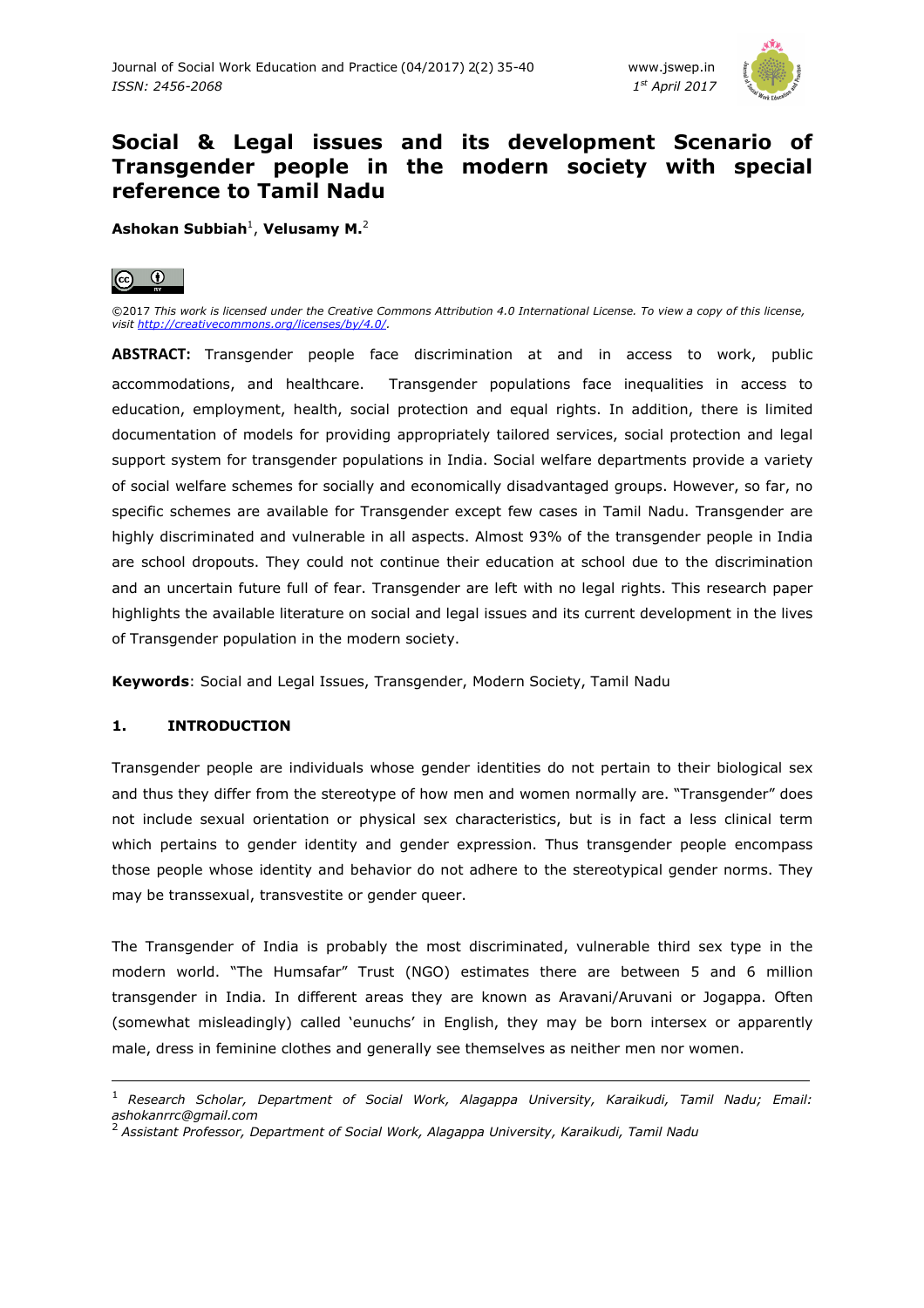Children, adolescents and adults that identify as transgender often face many challenges that are difficult to handle on their own. Transgender people have been facing inequality and discrimination since before the 1800s. In the past, people have been arrested or forced into insane asylums for being transgender.

They constitute the marginalized section of the society in India, and thus face legal, social as well as economic difficulties. But in 2011, data of Trangenders were collected with details related to their employment, Literacy and Caste. In India, total population of transgender is around 4.88 Lakh as per 2011 census. The highest proportion of the third gender population, about 28%, was identified in Uttar Pradesh followed by 9% in Andhra Pradesh, 8% each in Maharashtra and Bihar, over 6% in both Madhya Pradesh and West Bengal and well over 4% in Tamil Nadu, Karnataka and Odisha. Rajasthan accounted for over 3% of the total transgender population and Punjab for 2%. Almost 93% of the transgender people in India are school dropouts. They could not continue their education at school owing to the discrimination and an uncertain future full of fear.

### **2. Methodology**

# **2.1 Objectives**

The primary objective of the study is to understand the social and legal scenario of Transgender in the modern society of Tamil Nadu. The specific objectives of the study are as follows:

a) To understand the problems faced by the transgenders in the modern society.

b) To study the legal provisions and rights of transgender.

#### **2.2 Research Design**

 The researcher has adopted the descriptive study of design where the title of the study is based on the literature available on the modern society.

#### **3. Transgender in literature**

An American psychiatrist by name John F. Oliven is the one who brought up the term transgender in 1965. He coined the term while he was working at Columbia University. The term first appeared in his reference work called *Sexual Hygiene and Pathology*; the term transgender was then popularized with varying definitions by various transgender, transsexual and transvestite people, including Virginia Prince, who used it in the December 1969 issue of Transvestia, a national magazine for cross dressers she founded.

Both transgender and trans-people were used as an umbrella terms during the mid 1970's. 'Transgenderist' was another term used to describe people who wanted to live cross-gender without sex reassignment surgery (SRS). By 1976, trans-genderist was abbreviated as TG in educational materials. The term transgender is also used by many to refer 'hijras' and 'aravanis' in India. Krishna and Gupta (2002), Chakrapani et al. (2004, 2007, 2008a, 2008b), Project Parivartan (2006), Kavi (2007), The Humsafar Trust & Population Services International (2007), Asia Pacific Coalition on Male Sexual Health (APCOM) (2008), Puri (2008), and Chakrapani (2009) have loosely used the term transgender to address hijras and aravanis who fall under the MtFcategory. The term aravani is used for hijras in Tamil Nadu (Mahalingam 2003; Chakrapani et al. 2004, Chakrapani 2009; Saravanamurthy et al. 2010; UNDP 2010; Kalra 2011; NACO 2011)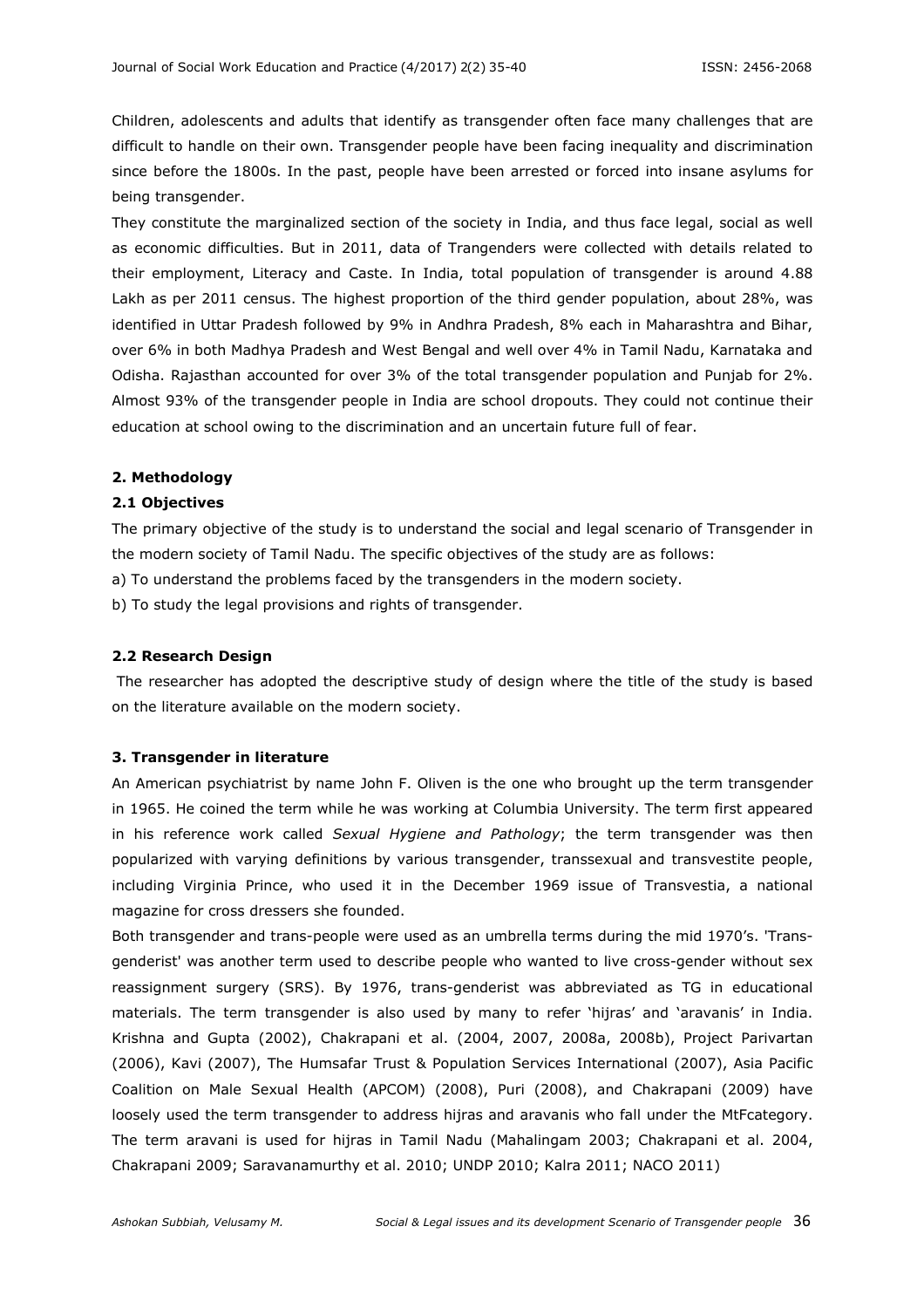#### **3.1. Social concerns**

Transgender people face discrimination and violence throughout society, from their family growing up, in school, at work, by homeless shelters, by doctors, in emergency rooms, before judges, by landlords, and even police officers. At least one in five transgender people surveyed report experiencing employment discrimination. In six studies conducted between 1996 and 2006, 20% to 57% percent of transgender respondents said they experienced employment discrimination, including being fired, denied a promotion or harassed. Though even more difficult to measure, transgender people also face incredible barriers as job applicants.

Transgender people face extreme discrimination and violence in much of the world. In many countries, their identities are being criminalized. Through public and private diplomacy, reporting on human rights abuses and action at the United Nations and providing funding and other support to human rights defenders in countries around the world. The US has indeed helped move global LGBT rights forward in recent years. Transgender people who are going through divorce, inheritance battles or custody disputes are vulnerable to legal challenges. This is because the validity of their marriages is often called into question due to inconsistent laws regulating transgender equality.

#### **3.2. Transgender Welfare Board**

In April 2008, when Tamil Nadu set up a Transgender Welfare Board, the State was hailed as a model for progressive development. TGWB addresses the social protection needs of TG people income assistance, housing, education, employment and health care. Support for their higher education, short-stay home for TG people in crisis and as a safe place to for TG people to stay when they visit Chennai for medical care and sex reassignment surgery.

#### **3.3. Legal concerns and its present scenario of Transgender community**

It is your society's problem that you only recognize two sexes. Transgender social movements have campaigned for recognition as a third sex, and in 2005, Indian passport application forms were updated with three gender options: M, F, and E (for male, female, and eunuch, respectively). Some Indian languages such as Sanskrit have three gender options.

In November 2009, India agreed to list eunuchs and transgender people as "others", distinct from males and females, in voting rolls and voter identity cards. On April 15, 2014, the Supreme Court of India recognized a third gender that is neither male nor female, and as a class entitled to reservation in education and jobs, stating "Recognition of transgender as a third gender is not a social or medical issue but a human rights issue." This verdict made India one of the few countries to give this landmark judgment.

In April 2014, Justice K.S. Radhakrishnan, of Supreme Court of India declared transgender to be the third gender in Indian law, in a case brought by the National Legal Services Authority (Nalsa) against Union of India and others.

(1) Transgender, Eunuchs, apart from binary gender, be treated as "third gender" for the purpose of safeguarding their rights under Part III of our Constitution and the laws made by the Parliament and the State Legislature.

(2) Transgender persons' right to decide their self-identified gender is also upheld and the Centre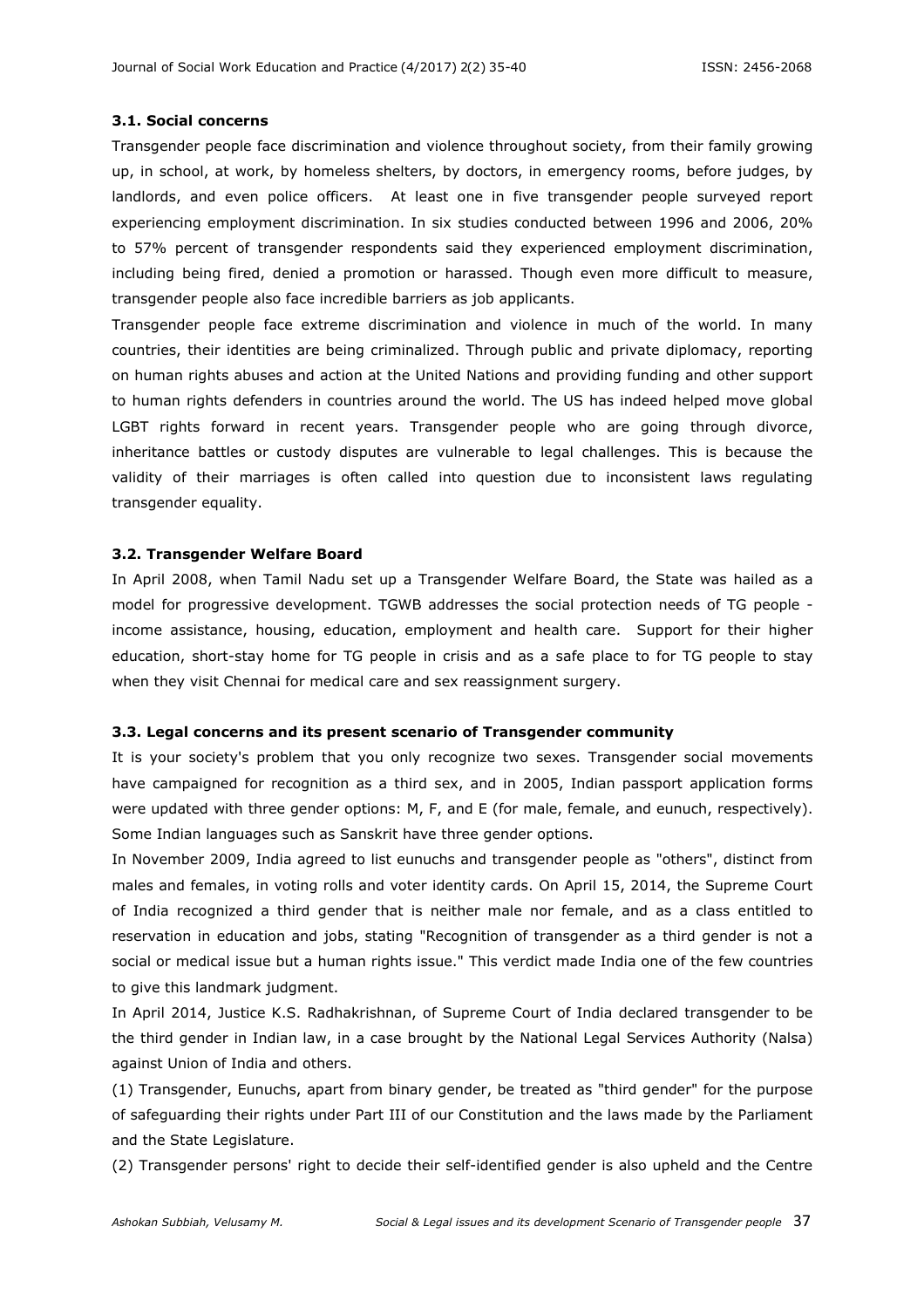and State Governments are directed to grant legal recognition of their gender identity such as male, female or as third gender.

#### **4. Discussion**

The recent trends proveda developmentof transgenders in various stages especially social and legal aspects which motivate them to lead a decent life to some extent.

### **4.1 Media representation**

As more transgender people are represented and included within the realm of mass culture, the stigma that is associated with being transgender can influence the decisions, ideas, and thoughts based upon it. Media representation, culture industry, and social marginalization all hint at popular culture standards and the applicability and significance to mass culture as well. These terms play an important role in the formation of notions for those who have little recognition or knowledge of transgender people. Media depictions represent only a minuscule spectrum of the transgender group, which essentially conveys that those that are shown are the only interpretations and ideas society has of them.

#### **4.2 Employment & Reservation policy**

• The Indian state of Tamil Nadu is to hire the country's first transgender police officer after a court cleared hurdles that faced one applicant.

• Transgender people are coming forward to run community based organizations (CBOs) almost all the district of Tamilnadu.

• Transgender play a role in employment in government funded programmes, offices and private establishments.

• Colleges have come forward to allot seats for the transgenders in both Arts and Engineering education.

• Transgender organizations train their people to display their capacities as folk dancers, drama artist, television and cine artist etc.

But still effective framing of policy and it proactive implementation would lead them to take part in several positions which in turn pave the way for mainstreaming them in the society.

The Tamil Nadu state government's 'Aravani (male-to-female transgender people) Welfare Board' has given identity card for Aravanis – in which both their male and female names are given. This identity card may, however, have limited value and may not be useful for accessing a broader series of rights. For example, these cards (voter identity card or Aravaniwelfare board card) might not be enable transgenders want to access other civil rights such as marriage, as legally marriage is seen as only between a man and a woman and there is no recognition of a third gender category in the marriage laws.

#### **4.3 Sex Reassignment Surgery (SRS)**

For pre operative male-to-female transsexual people, the removal of their genitals through surgery gives so much psychological satisfaction. They feel more close to being a complete woman. They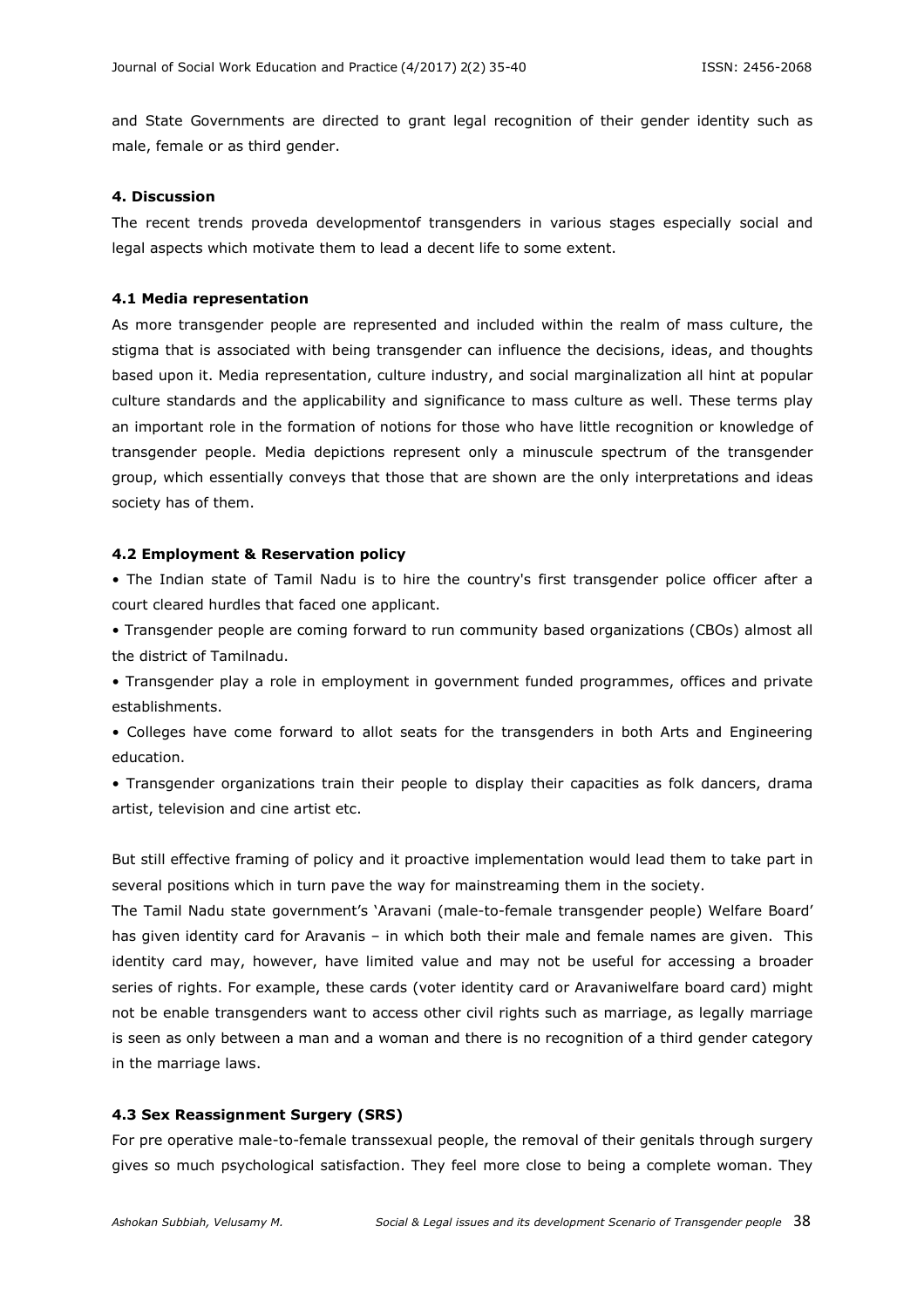are constantly in an urge to get rid of their male genitals. Many of them pay thousands of rupees to doctors who are not qualified enough to perform this surgery. As a result, after the surgery eventually their urinary passage gets blocked. This is a very painful problem for the person who underwent this surgery.

Male-to-female transsexual people undergo penectomy as they cannot spend enormous money on sex reassignment surgery. Sex Reassignment Surgery, shortly known as SRS, is a very expensive surgery which may cost at the maximum of 3 lakhs. Only rich transsexual people (except in Tamilnadu) can afford SRS. At present, few government hospitals in Tamilnadu are performing the SRS at free of cost.

Transgender Persons (Protection of Rights) Bill 2016 for introduction in Parliament, and this Bill is expected to bring social, educational and economic empowerment to the transgender community. To a community that has been ostracized and discriminated against for so long, this Bill could mean a chance to live a life of dignity and equality. Under the provisions in this Bill, transgender persons shall also have equal rights and access to a cultural life, leisure and recreational activities.

### **4.4 Journey from Marginal to Mainstream**

Within the Third Gender population, one can come across many stories of grit and determination where a transgender did not allow societal pressure decides their fate. Transgender activists, who have written their own success stories with the help of their endowment, hard work, dedication and perseverance, would take the transgender community forward in all aspects.

### **5. Suggestions and recommendations**

1. Increased access to legal and psychological services and advocacy training

2. Access to social protection

3. Given the convergence of multiple issues among transgender populations such as poor mental health, STIs, HIV, alcohol use and gender violence, appropriate health interventions should be a priority for health systems and services.

4. Legal and legislative framework to decriminalize sexual practices among transgender populations would contribute to reducing their exposure to violence and harassment.

#### **6. Limitation**

While reviewing the various literatures, the limitations of our study should be noted. As indicated, researcher was unable to find much resource on transgender people. It was noted that statistics were not available in census as well as in data related to social measures provided by the government departments. The literature on Transgender in the modern period was so limited for reference.

# **7. Conclusion**

Each human being in this Universe is indeed unique, and an integral part of Nature. It would thus be wrong to judge and discriminate people who may be different from the stereotype, which again is man-made. It is now up to the government to bring in policy to ensure that they are not discriminated against and that they enjoy equal rights like any other children and adults," We keep